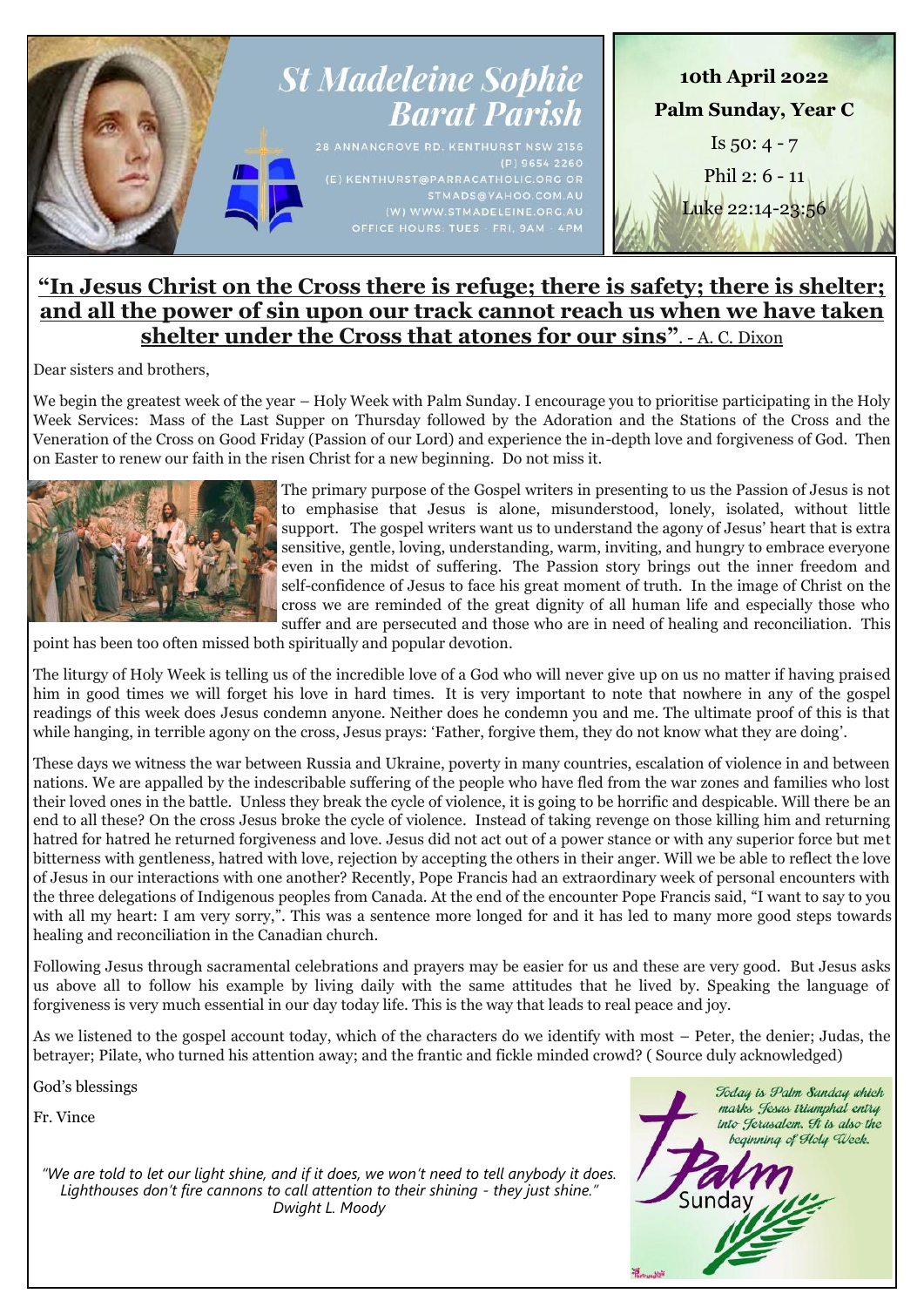|  | <b>PRAYER AT ST MADS</b>         |                                                                                                                                                       |                                   |  |  |  |
|--|----------------------------------|-------------------------------------------------------------------------------------------------------------------------------------------------------|-----------------------------------|--|--|--|
|  | The Sunday Gospel<br>reflections | Tuesday at 10.30 am via Zoom. Contact Careyanne<br>0438 791 813 or careyannemoylan@hotmail.com                                                        |                                   |  |  |  |
|  | Prayer Group                     | Wednesday after morning Mass at 10am in the St Madeleine centre                                                                                       | a journey in faith<br><b>RCIA</b> |  |  |  |
|  | St Mad's Book Club               | To register contact Careyanne on careyannemoylan@hotmail.com                                                                                          |                                   |  |  |  |
|  | <b>RCIA</b>                      | For enquires contact Fr Vincent or Parish Office                                                                                                      |                                   |  |  |  |
|  | St Mads Care Group               | Provide parish support and care such as meals, transport, shopping and<br>assistance to members of our parish Contact Bernadette 0418 248 256         |                                   |  |  |  |
|  | St Mads Rosary                   | Thursday after morning Mass & Monday and Wednesday nights at 7pm Via<br>Zoom: Zoom meeting ID 840 2707 2956 Contact Lydia Ceccato & Kay Brooks        |                                   |  |  |  |
|  | <b>Baptism</b><br>Preparation    | First Saturday of the month in the St Madeleine centre: Ring/email Parish<br>office for booking 9654 2260 (Tues-Fri 10am-4 pm or stmads@yahoo.com.au) |                                   |  |  |  |

**SOCIAL JUSTICE @ ST MAD'S** Palm Sunday, which recalls Jesus' entry into Jerusalem, is an opportunity to be in solitary with refugees fleeing Ukraine, to welcome the Afghan refugees newly settled in Australia, and to reflect on hospitality and welcome, writes ANDY HAMILTON SJ. [https://jss.org.au/palm](https://jss.org.au/palm-sunday-2/)-sunday-2/March 30th saw the launch of the Vote for the Common Good project [https://justiceandpeace.org.au/vote](https://justiceandpeace.org.au/vote-for-the-common-good-launched/)-for-the-common-good-launched/

For our Laudato Si' link this week we are walking with Tonga and seeking support for the beekeepers in Tonga helping biodiversity something for all of us as we mark COP15. [http://](http://www.ohaitonga.org/ourwork/) [www.ohaitonga.org/ourwork/](http://www.ohaitonga.org/ourwork/)

**Our thoughts and prayers to Alice Garratt who lost her husband**

**Our condolences and prayers to Sue Martin and her family on the demise of her father**

#### **Music Ministry Practise**

**Date: Tuesday, 12 June 2022 Time: 7pm In the Church All singers & musicians welcome**

**newly baptiSed: Sunday, 10 April Christian Dominici, Kiari Mathew and** 

**Congratulations to the** 

**Zoe Rita Cross**

### **Holy Week Services**

| <b>PALM SUNDAY</b>   | Vigil - Saturday, 9 April at 5:30pm<br>Sunday $-$ 8am, 10am and 5:30pm                                                                                                                                                                                                                                                                                                                                                                          |
|----------------------|-------------------------------------------------------------------------------------------------------------------------------------------------------------------------------------------------------------------------------------------------------------------------------------------------------------------------------------------------------------------------------------------------------------------------------------------------|
| <b>HOLY THURSDAY</b> | Mass of the Last Supper - 14 April, 7pm<br><b>NO THURSDAY MORNING MASS AT 9:15AM</b><br>Adoration throughout the night. After the Holy Thursday Mass, the altar is stripped,<br>and the Blessed Sacrament is carried through the church in procession to St Madeleine<br>centre, the place of reposition.<br>Everyone as an individual, as a family or as a group are encouraged to spend some time<br>before the Blessed Sacrament that night. |
| <b>GOOD FRIDAY</b>   | Stations of the Cross - 15 April, 10am<br>The Passion Liturgy $-3$ pm                                                                                                                                                                                                                                                                                                                                                                           |
| <b>FASTER VIGIL</b>  | Saturday, 16 April at 5:30pm - We will be renewing our baptismal promises during this<br>Mass. Battery operated candles will be available for purchase. Please also pray for our<br>children who will be receiving their first Sacraments.                                                                                                                                                                                                      |
| <b>EASTER SUNDAY</b> | Sunday, 17 April at 8am & 10am<br><b>NO 5:30PM FASTER SUNDAY MASS</b>                                                                                                                                                                                                                                                                                                                                                                           |

#### **PARISH VOLUNTEER COORDINATORS**

**Music Coordinators:** Alexandra Mifsud, Selina Calleia & Joan Sattler **Junior Ministers Coordinator:** Maree McNeil **Children's Liturgy Coordinator:** Deb Rankin **Baptism Preparation**: Angelique Easton **RCIA Coordinator**: Steve Fry **Playgroup Coordinator:** 

**SRE Coordinator:** Maureen Jones **Friendship Group**: Jenny Puleo **Ministry to the Nursing Homes Coordinator:**  Suzanne Kingston-Hunt **Adult Faith Formation:** Careyanne Moylan **Property Maintenance Manager:** Rick Jones **Piety Shop**: Sandra Tabone

## **Planned Giving Program**

On behalf of the Parish Community, I would like to thank you so much for your ongoing support, which has been very vital to keep our Parish going strong. You can drop off the envelopes at the parish office or you can do it electronically to: **Account Name : Kenthurst Catholic Church BSB : 067950 Account Number : 00000388**

**Parishioners wishing to donate or pledge their giving via direct debit, please pick up the form at the church and submit to Fr Vincent after completion**

**Thank you for your generosity!**

**LAST WEEK'S COLLECTIONS:** 1st Collection (for Diocese) = \$1,233.50 2nd Collection (for Parish)<br>Envelopes = \$1,137 Loose = \$1,137.85 Envelopes =  $$1,137$ Avg weekly Credit cards, direct debit \$1,855.76

# *PARISH PRAYER REQUESTS:*

*For the recently deceased:* Victor Batten

*For the dearly departed:* Norman & Chahida Hajje, Sheaddy & Chahide Hajje, Hanna & Raymond Chiha, Betty & Mary Merhi, George Hajje, Joe & Adel Abraham, Annamaria Spina 'Mary', Giuseppina & Giovanni Scarpin, Olive & Harold Burns, Giovanni Battista, Giovanni Maria Luca, Mary Cumbo, Jessica King, Daad Antonios Khoury Harb, David Jurd, Daniel Francis Doyle, Erminia Vumbaca, Raymond Caruana, Francesco & Filomena Corcoglioniti, Giuseppe & Caterina Musso, June Brennen, R.Eugenio Loccisno, M.Teresa & Pasquale Loccisano, L.Pietro & Giorgio Fudo, Giusseppino & Rosa Murdoca, Rita Franceschina, Eriberto Adan, Giuseppe Musso, Benito Sabellano, Cescilita Villavert, Thomas Farrell , Vicky Caruana, Theresa Alphones, Karen Draddy, Elizabeth Graby, Thea Crowe, James D'arcy, Keith Okey, Marguerita Rigby, Michele Vacearella, Pablito Corpuz, Feliciana Sabellano

*Please pray for the sick:* Joseph Spina, Kenneth McLachlan, John Dal Ben and Jennifer Burgess

*If you would like someone to be included among these requests, please let us know by email, phone call, or by dropping a note in the locked box outside the parish office.*

> **Altar Linen Coordinator:** Catherine Diekman **Parish Council Chair**: Patrick Tuttle **Finance Committee Chair**: Carl Mathias **Welcomers Coordinator:**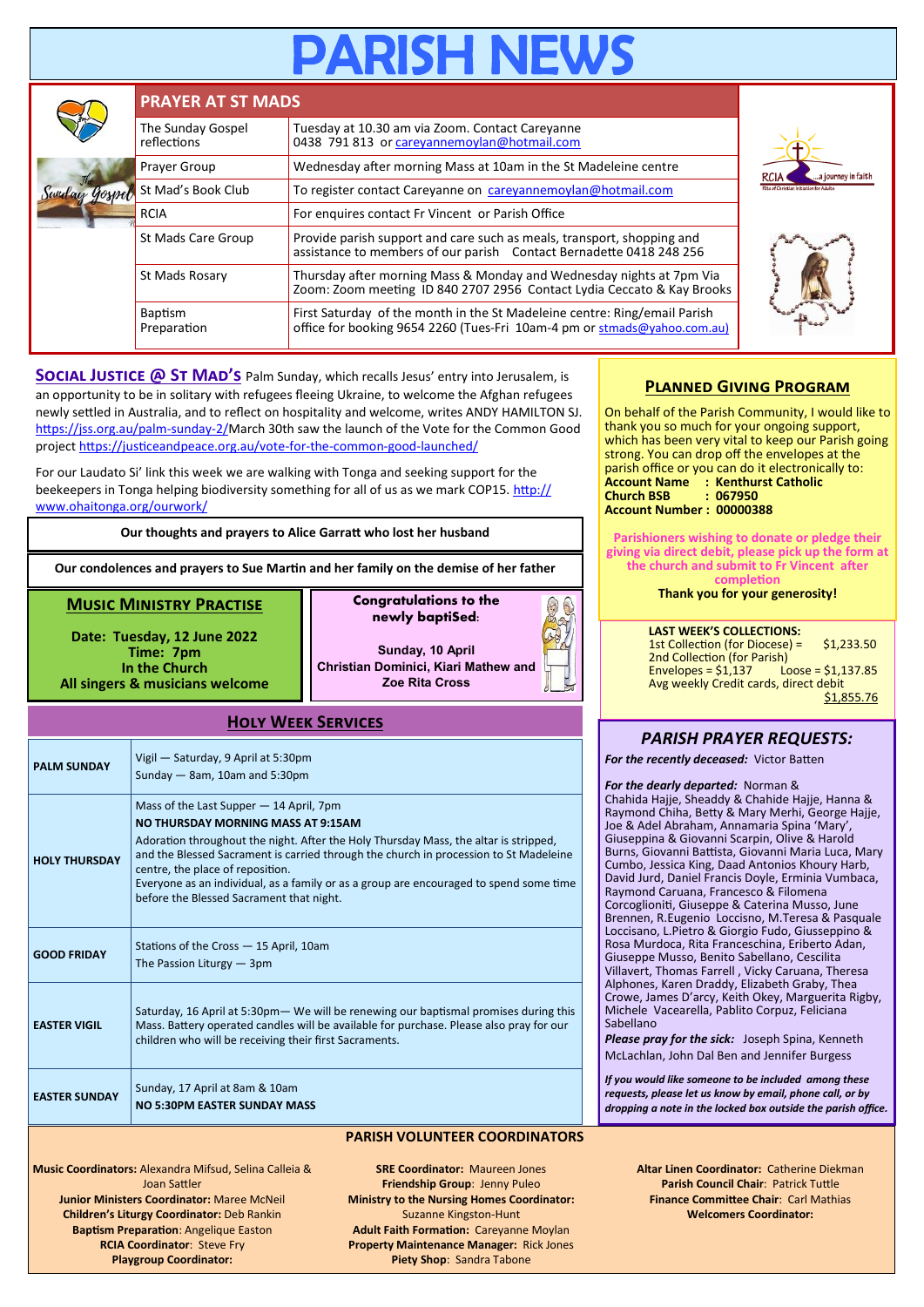# **PARISH TEAM Parish Priest**

Rev Vincent Savarimuthu

**Deacon** Michael Tan

**Parish Secretaries** Sandra De Nardi Susie Lee

**Sacramental Coordinator** Sandra De Nardi

**St Madeleine's Primary School** Phone: 9654 6751 Principal: Mrs Barbara Young

> **Marian College** Phone: 9654 6700 Principal: Dr Gavin Hays

# **PARISH SERVICES**

**Weekend Masses**: Saturday 5.30pm Sunday 8:00am, 10:00 am, 5.30pm

> **Children's Liturgy** TBA **Weekday Masses**

9:15 - Tuesdays to Fridays 9:45—10:15 Fridays - Adoration

**Prayer Group:** Wednesdays after the 9.15 am Mass

**Reconciliation:** Saturday 5.00pm **Baptisms:** Every Sunday at 11:20 (Must make a booking)

**Weddings:** By appointment

#### **St Bernadette Feast Day: 16 April**



Bernadette Soubirous

was born in 1844, the first child of an extremely poor miller in the town of Lourdes in southern France. The family was living in the basement of a dilapidated building when on February 11, 1858, the Blessed Virgin Mary appeared to Bernadette in a cave above the banks of the Gave River near Lourdes. Bernadette, 14 years old, was known as a virtuous girl though a dull student who had not even made her first Holy Communion. In poor health, she had suffered from asthma from an early age. There were 18 appearances in all, the final one occurring on the feast of Our Lady of Mt. Carmel, July 16. Although Bernadette's initial reports provoked skepticism, her daily visions of "the Lady" brought great crowds of the curious. The Lady, Bernadette explained, had instructed her to have a chapel built on the spot of the visions. There, the people were to come to wash in and drink of the water of the spring that had welled up from the very spot where Bernadette had been instructed to dig. According to Bernadette, the Lady of her visions was a girl of 16 or 17 who wore a white robe with a blue sash. Yellow roses covered her feet, a large rosary was on her right arm. In the vision on March 25 she told Bernadette, "I am the Immaculate Conception." It was only when the words were explained to her that Bernadette came to realize who the Lady was. Few visions have ever undergone the scrutiny that these appearances of the Immaculate Virgin were subject to. After thorough investigation, Church

authorities confirmed the authenticity of the apparitions in 1862. During her life, Bernadette suffered much.

She died on April 16, 1879, at the age of 35. Bernadette Soubirous was canonized in 1933. *https://www.franciscanmedia.org/saint-of-the-day/saintbernadette-soubirous*

# **Caritas Project Compassion 2022**

**Kindly bring back the Project Compassion box and set of envelopes on Holy Thursday or Good Friday.**

**Your generous contribution to support vulnerable people around the world is much appreciated!**

# **CALLING FOR VOLUNTEERS**

**We need volunteers for various ministries in our parish. Please contact the Parish Office if you can help as a reader, welcomer, musician, singer, sacristan or with cleaning.**

**Could all existing volunteers please email the Parish Office: a form will be provided to you—or you can use the QR Code—to update your details** 



**and confirm your availability.** 

**stmads@yahoo.com.au**

Stay in touch through our parish Facebook page: [https://www.facebook.com/St](https://www.facebook.com/St-Madeleine-Sophie-Barat-Parish-172182352871811/)-Madeleine-Sophie-Barat-Parish



## **CYP Good Friday Night Walk: 15 April**

Young people are invited to join Catholic Youth Parramatta and Bishop Vincent for the annual 21km Good Friday Night Walk from Blacktown to the Cathedral. For more information and to register visit <https://parracatholic.org/goodfridaywalk/>

# **Marriage Preparation Courses in 2022**

Getting married in 2022? Let the Diocese of Parramatta help you prepare. Visit [www.parracatholic.org/](http://www.parracatholic.org/pmp) [pmp](http://www.parracatholic.org/pmp) to view weekend course dates, to book and pay. An online preparation called *SmartLoving* can also be booked via the website. For more information, email [met@parracatholic.org](mailto:met@parracatholic.org) or phone Karin on 0403 305 431 or Marisa on 0412 280 017.

### **World Meeting of Families: 22-26 June 2022**

Every three years since 1994, the Church has celebrated the World Meeting of Families in a different city of the world. In 2022 the event will be hosted by the Diocese of Rome with Pope Francis leading special celebrations. However, the Holy Father has also asked that the World Meeting of Families be celebrated concurrently in every diocese of the world in 2022. The idea is for families to gather locally in Parishes and/or Deaneries and explore and celebrate the theme of "Family love: a vocation and a path to holiness". Stay tuned for exciting opportunities to participate with the Diocese of Parramatta in 2022.

# **Dr Laurie Woods Gospel Study Series: Starting 29 April**

All are invited to join the Confraternity of Christian Doctrine (CCD) for catechesis on the Gospel of St Luke with Dr Laurie Woods over 5 Fridays starting 29 April. The sessions will be held from 10am to 2pm at the Bishop Bede Heather Centre (formerly the IFM), Blacktown. To RSVP, please contact [ccassar.ccdparra@hotmail.com](mailto:ccassar.ccdparra@hotmail.com)

# **Social Justice COVID-19 Food and Toiletries Drive**

Under the remaining influence of the COVID-19 pandemic, Jesuit Refugee Service (JRS) and House of Welcome (HoW) cannot receive physical food and toiletry donations. However, many refugee families are still relying on their foodbanks or the provision of food vouchers. In this difficult time, please support JRS and HoW with a cash donation if you can. Find more information at [parracatholic.org/](http://parracatholic.org/diocesanfooddrive) [diocesanfooddrive](http://parracatholic.org/diocesanfooddrive) or call JRS on (02) 9356 3888 or HoW on (02) 9727 9290.

# **Youth Ministry Leadership Pathway**

A new pathway for leadership in youth ministry is here! Duc In Altum is an initiative of Catholic Youth Parramatta designed to provide practical youth ministry training, build community between youth leaders across the Diocese, and offer intentional time for prayer and reflection. For more information and details to sign up visit [parracatholic.org/ducinaltum/](https://parracatholic.org/ducinaltum/) or email [qwayne.guevara@parracatholic.org](mailto:qwayne.guevara@parracatholic.org)